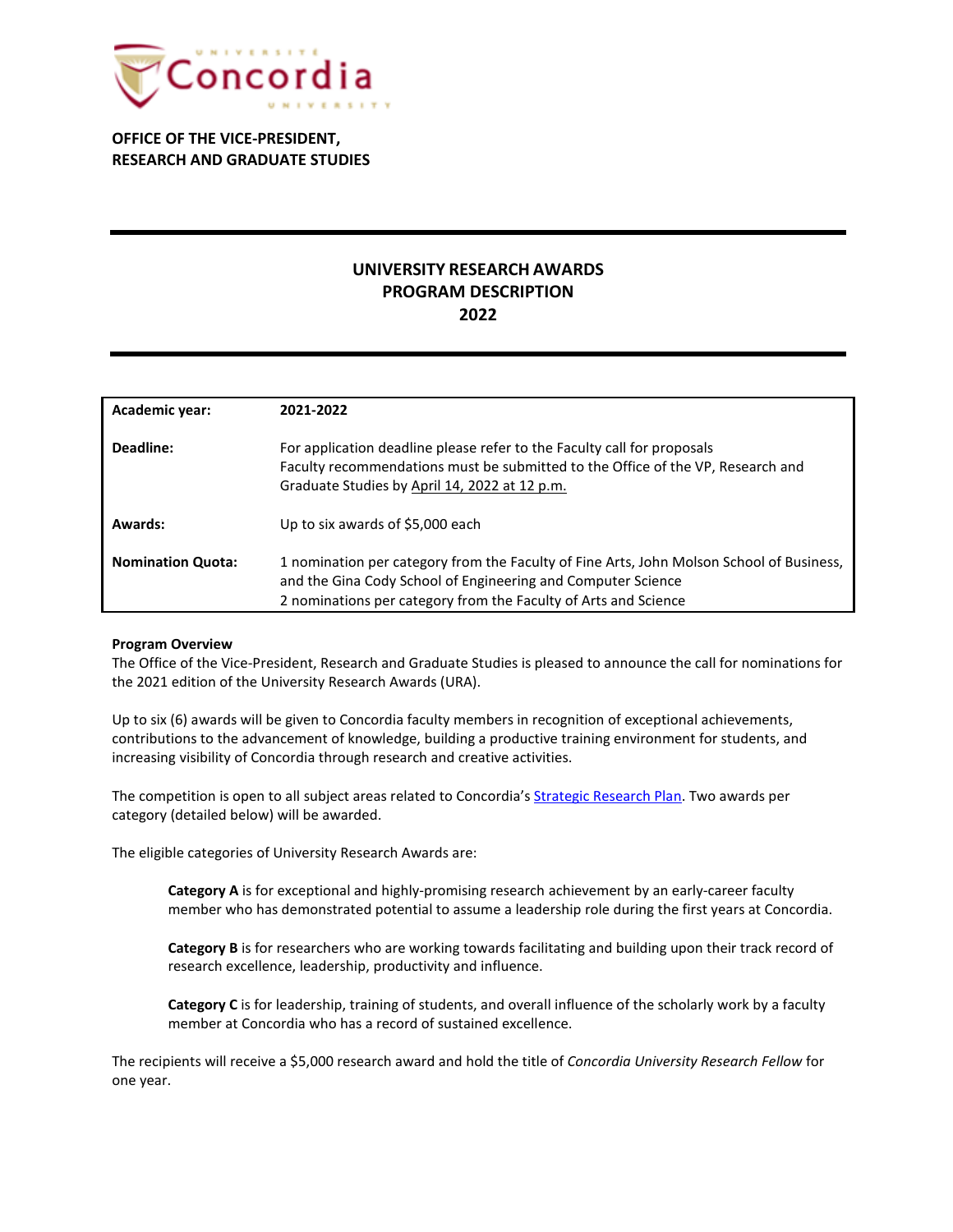

## **OFFICE OF THE VICE-PRESIDENT, RESEARCH AND GRADUATE STUDIES**

## **Eligibility**

Full-time faculty members in tenure-track or tenured positions at Concordia can be nominated. Both the candidate and the nominator must meet the following eligibility criteria:

## *Eligibility of candidate:*

- **Category A** Includes faculty members who have held a full-time faculty position for **five** years or less (*for the 2021-2022 Awards, this refers to appointments starting in 2017 or more recently*) and have obtained the highest academic degree within the last **seven** years (*2015 or more recently*).
- **Category B** Includes faculty members who have held a full-time faculty position between **six and fifteen** years (*appointments between 2007 to 2016 – inclusive*)
- **Category C** Includes faculty members who have held a faculty position for **sixteen years or more** years *(appointments beginning before 2007)*.

Time spent in a non-tenure-track position, such as Lecturer, LTA, or postdoctoral fellow, does not count towards the period of eligibility.

Faculty members holding research chairs or special research professorships are ineligible for this award because of their unique status that already includes research support and protected time for research.

A faculty member can only be awarded the URA once in each category. Unsuccessful nominations can be resubmitted if all eligibility criteria are met. A faculty member cannot be nominated for a URA and submit an application for the Petro-Canada Young Innovator Award program in the same year.

### **Nomination and submission**

Each Faculty prepares a call for nominations inviting faculty members to submit applications to the URA. In the call, each Faculty indicates the internal deadline to receive the applications. The respective Faculty Research Committee (or the equivalent) selects among the applications and submits their recommendations to the Office of the Vice-President, Research and Graduate Studies by Thursday, April 15, 2022 at 12 p.m.

Applications to the Faculty must include:

- Letters from at least two nominators and no more than three (at least one from Concordia) highlighting the candidate's achievements and fit with the award criteria; and a
- Provide a current curriculum vitae using an appropriate Tri-Agency CV formats: Canadian Common CV, CIHR, NSERC, or SSHRC.

## *Eligibility of nominator*

A nominator may be a researcher from Concordia, or from another research institution (can be international), who can speak to the candidate's achievements in the field. In some cases, if deemed appropriate, the nominator can be an individual representing an organization outside of academia including industry, government, or a non-forprofit organization.

The recommendation by the Faculty to the OVPRGS must include:

- A complete dossier of the selected candidate(s) (as described above); and
- A separate recommendation letter for each dossier by the Faculty Dean's office describing the reasons for selecting the candidate(s), the quality and innovative aspect of the research/creation, the contribution to their field, and fit with the Strategic Research Plan (up to 2 pages).